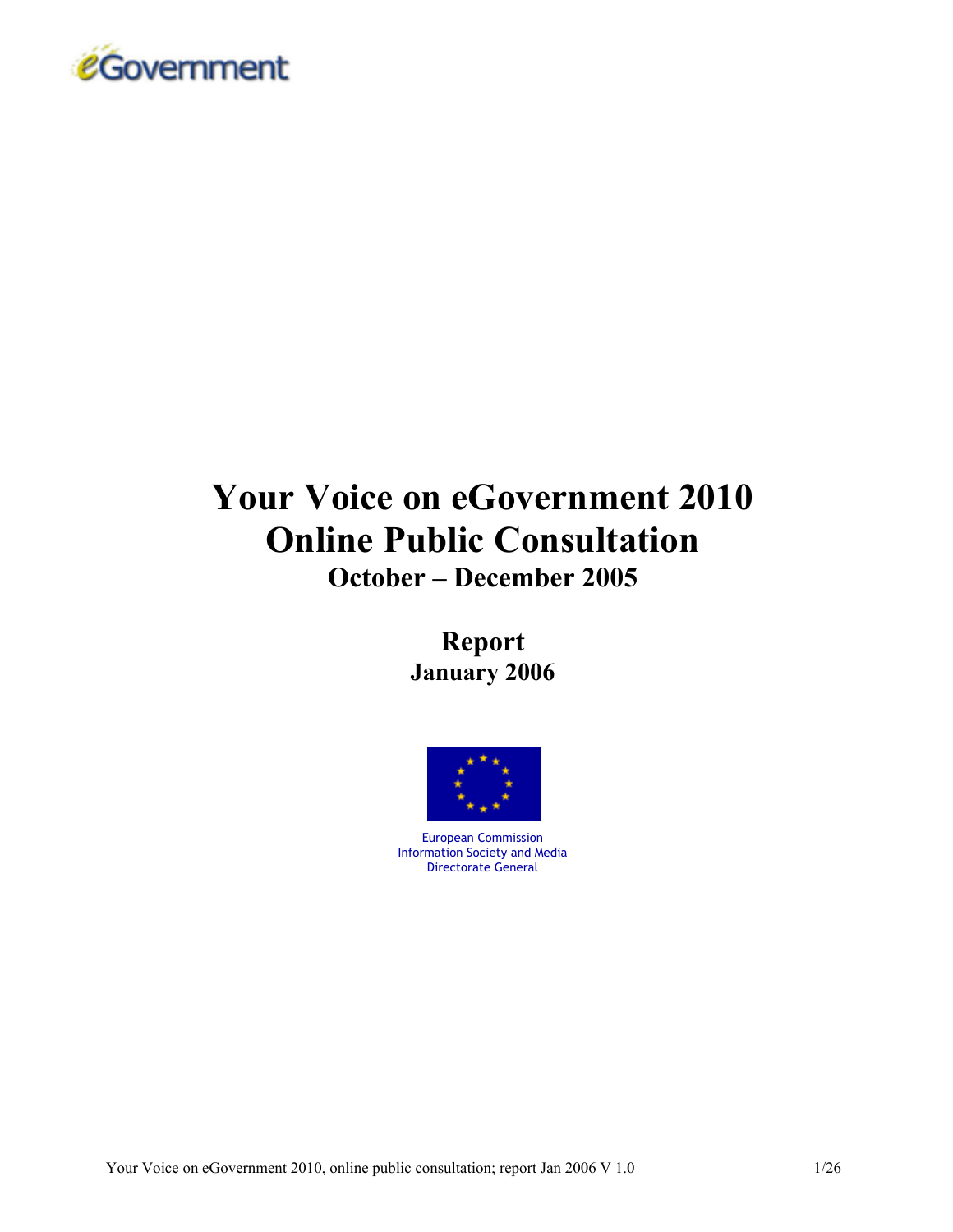

# **Table of Contents**

| 1.  |    |
|-----|----|
| 2.  |    |
| 3.  |    |
| 4.  |    |
| 5.  |    |
| 6.  |    |
| 7.  |    |
| 8.  |    |
| 9.  |    |
| 10. |    |
| 11. | 26 |
| 12. |    |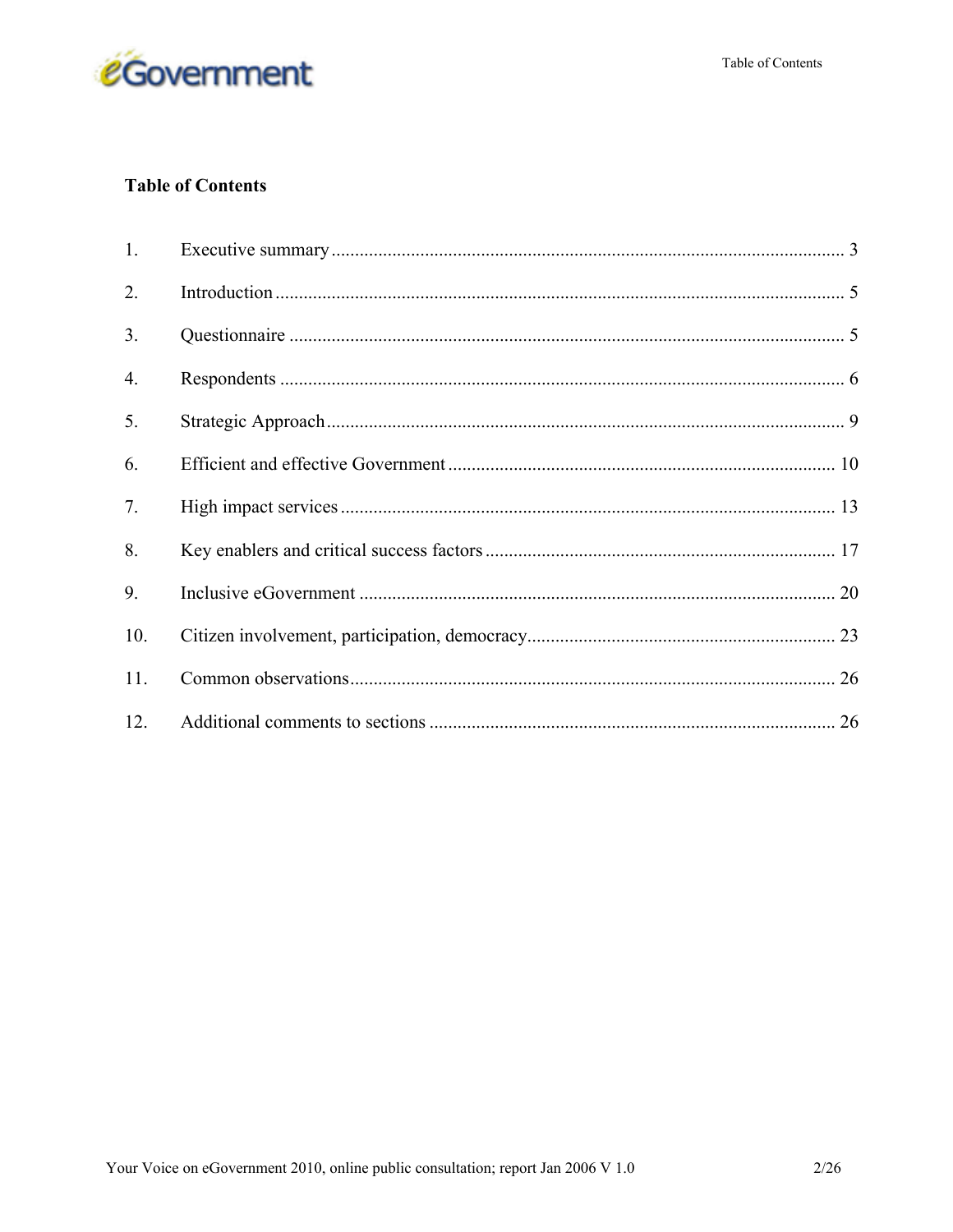

#### **1. Executive summary**

From October to December 2005 an online public consultation was held via Your Voice (http://europa.eu.int/yourvoice/) on future eGovernment policy towards 2010. In total, 403 respondents (citizens, public administrations and businesses covering all the European Union Member States and a number of countries from outside of the EU) answered questions about:

- inclusive eGovernment
- citizen involvement, participation and democracy
- high impact services
- efficient & effective eGovernment
- key enablers.

About 92% of the respondents agreed with the suggested **approach to focus eGovernment policy**  on a small number of priorities with high impact.

The responses to the questionnaire strongly support objective-setting as formulated in the Ministerial Declaration adopted at the Manchester Ministerial Conference on 24 November 2005.

Priority focuses for **inclusive eGovernment policy** towards 2010 were: the increase of the access and the use of public services by active promotion and more accessible solutions; the design of public policies and services by eGovernment in such a way, that no citizen and businesses risks being excluded; and a better access to market, tenders and business opportunities in the public sector to SMEs. The most significant main barriers to progress mentioned were: lack of interoperability; organisational barriers and the lack of ease of use. The preferred priority actions, according to the respondents include: proactive approach to be used by public administrations; training of public administrations, and exchange of good practices on inclusivity strategies and solutions at EU level.

Concerning **citizen involvement, participation and democracy**, there is in general the opinion (64%), that eParticipation and eVoting can help or most likely help closing the democratic deficit. As main barriers are mentioned: lack of trust and security, insufficient access to information and communication technologies and lack of leadership. Main actions should be providing of solutions for eParticipation by a choice of channels (e.g. TV, cell-phone…), exchange of experiences and solutions as well as the creation of awareness.

Citizens mobility and social security, citizens mobility in work and public eProcurement are the main **high impact services** on which eGovernment policy should focus by 2010. The respondents have seen as main barriers again the lack of interoperability, organisational barriers followed by national legislation. They recommended as main actions the exchanging of experience on technical and non-technical aspects, support by the structural funds and CIP and provision of incentives to share in developments of solutions.

In electronic public procurement, 50-99% public procurement take-up was mentioned most frequently as target by 2010. Main actions in this area should be harmonised electronic signatures to enable the replacement of paper documents and changes in national legislation.

In **efficient & effective eGovernment**, the most important objectives to be achieved by 2010 are stated to be improving the quality of services, based on user satisfaction and reducing the administrative burden for businesses and citizens. As main barriers, lack of interoperability,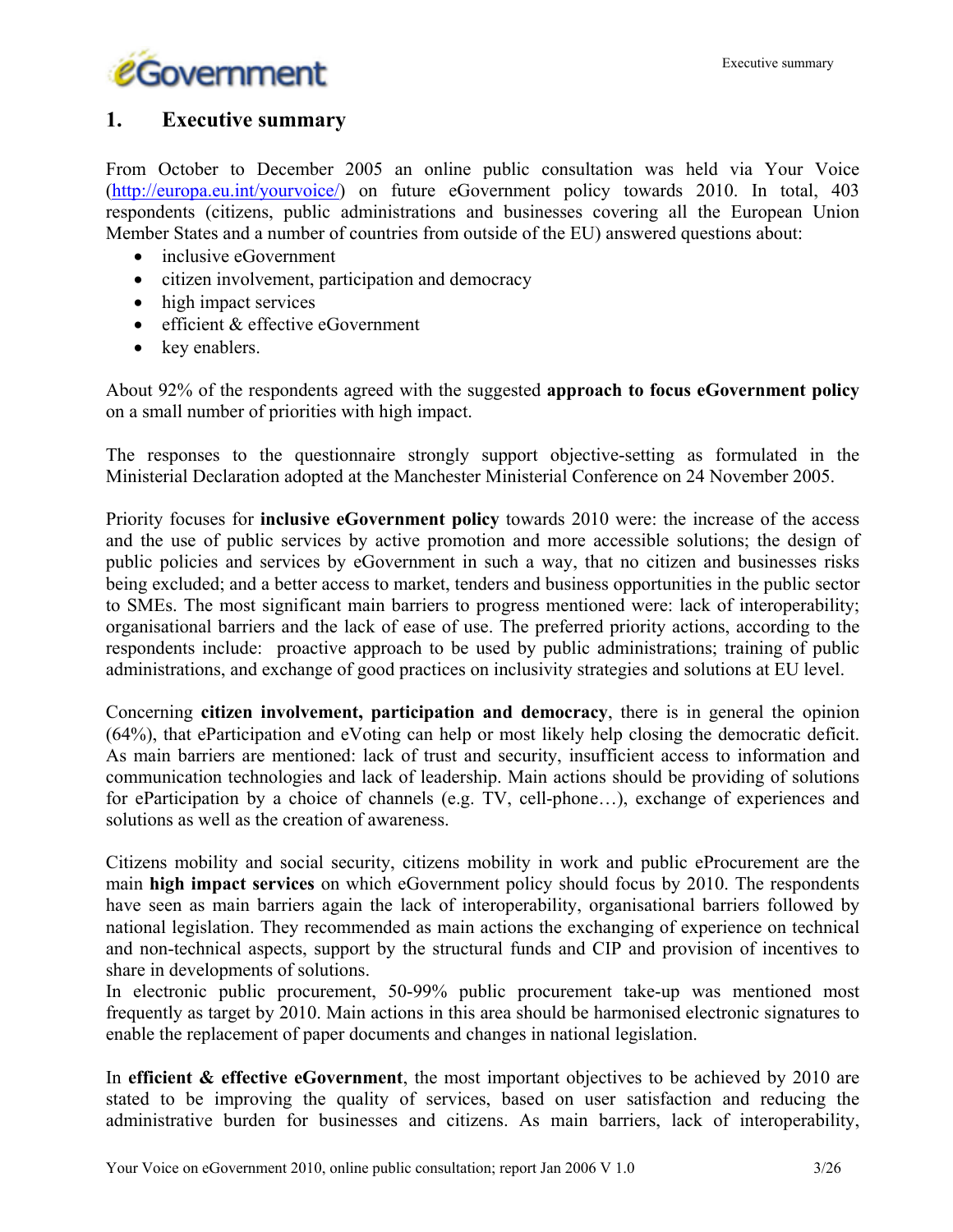

organisational barriers and insufficient skills of the administration were identified. As main actions, good practice sharing, development of innovative and transformative eGovernment solutions at EU level as well as activities for stimulating the use of open standards and pooling software were recommended.

The European eGovernment policy should focus on electronic identification and authentication, good practice and solutions sharing and organisational change as **key enablers**. 88% of the respondents agreed or strongly agreed that the use of national electronic identification schemes in secure and trustworthy transactions with eGovernment services in other Member States should be enabled. As main barriers in realising electronic identification & authentication for public services across borders were seen the lack of interoperability, national legislation and lack of awareness of benefits. The main actions should be: mutual recognition of electronic identities provided by Member States, a federated, multilevel e-Identity model, and a framework for interoperable electronic documents.

Changes in EU legislation do not play a strong role in the proposed actions in each of the areas.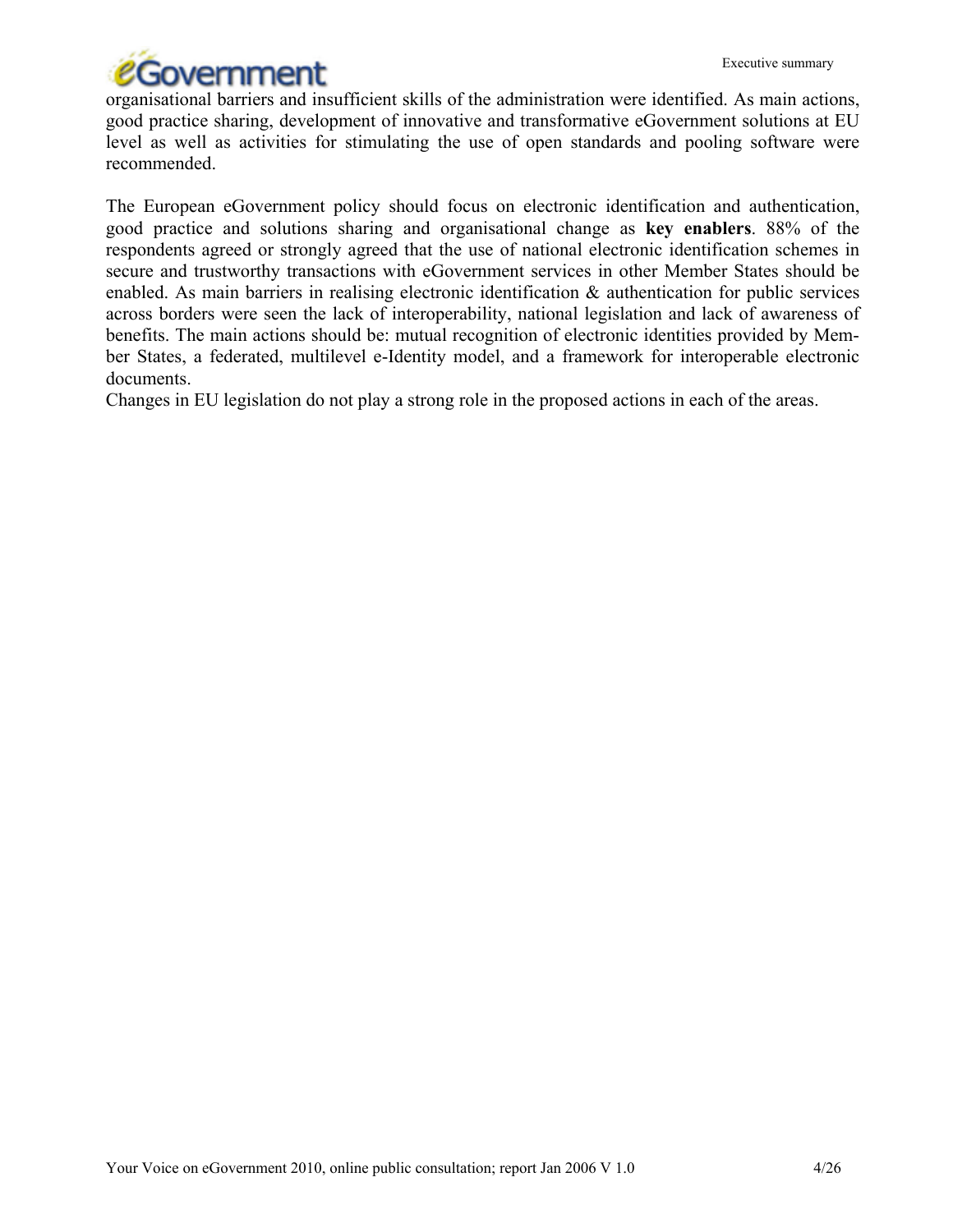

## **2. Introduction**

Stakeholders of eGovernment in Europe had the opportunity to let their voice be heard on future eGovernment policy through an online consultation run from the  $4<sup>th</sup>$  October to the  $7<sup>th</sup>$  December 2005, at the website "Your Voice in Europe".

## **3. Questionnaire**

The questionnaire was divided in six different sections: Strategic approach, efficient and effective eGovernment, Key enablers and critical success factors, high impact services, inclusive eGovernment and citizen involvement. The respondents had the choice to answer the questions of their preferred areas.

Choice of questionnaire sections:



In general, the questions were about objectives, barriers and actions, which are to be taken to achieve the preferred objectives. Most of the questions allowed multiple answers, therefore the percentages of the results do not summarize to 100%. The percentages were calculated according to the respondents of the respective section (or subsection like public eProcurement or eIdentification).

Apart from answering specific questions, it was also possible to give additional comments on each section and on the overall questionnaire in free text and to send longer contributions to the contact address of the consultation. The questionnaire was developed on the basis of the work of the eGovernment subgroup and the "Signpost Towards eGovernment 2010" paper and was tested by different stakeholders and Commission staff before going live. A public consultation meeting was also held on the 21st September 2005.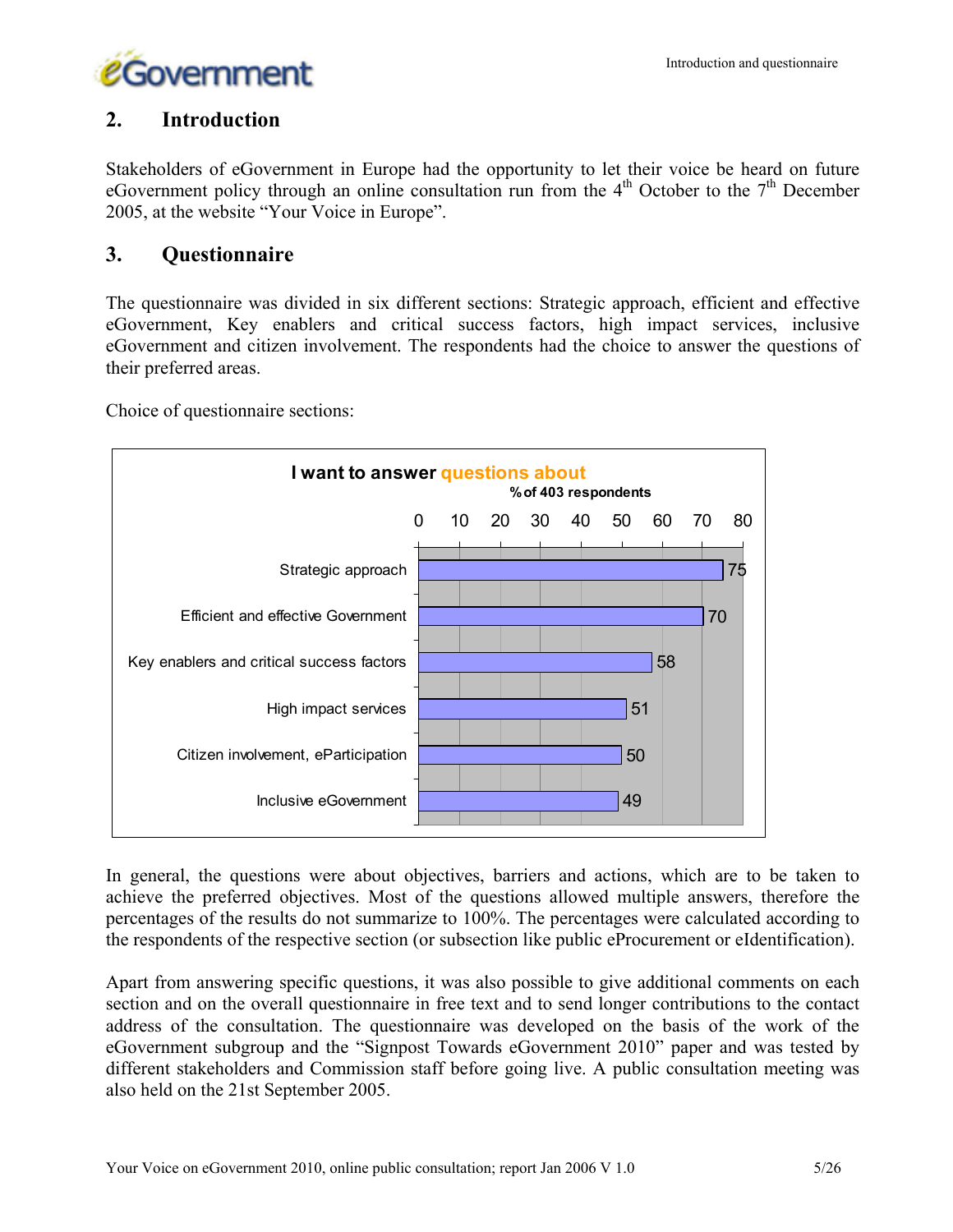

#### **4. Respondents**

The questionnaire was publicly and anonymously accessible. In the first part, the role of respondent was identified. The questions were in general formulated for stakeholders, who are dealing with this area already for some time, rather than for the general public. Overall, there were 403 respondents. It was possible, to answer either in the role of a citizen or in the role of an organisation as well as in both roles. Nearly half of the respondents were citizens. Of the organisations responding nearly half were public authorities. The details of the replies are:



Among the 187 organisations were 89 public authorities (48%).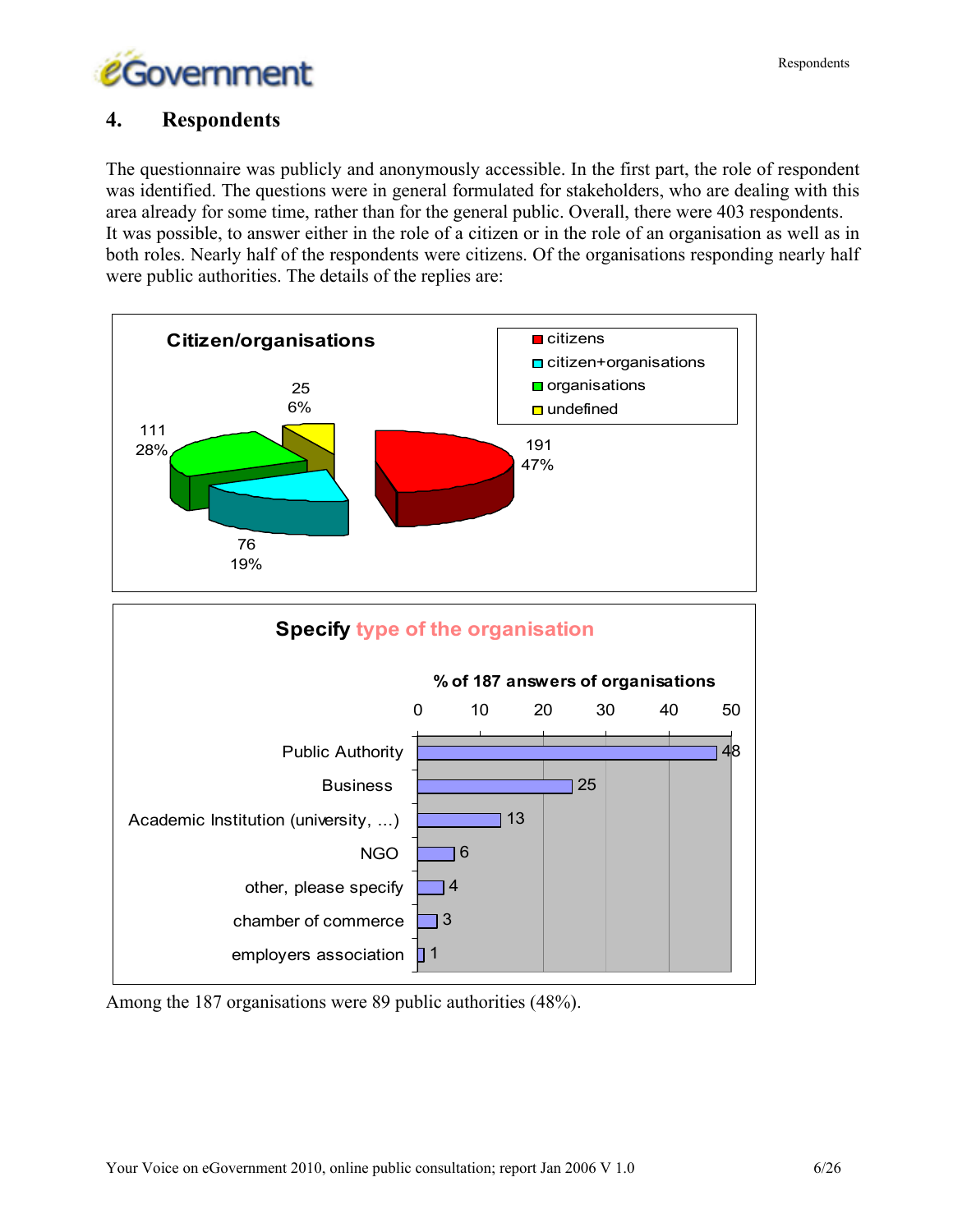



Among the 46 respondents of the business 72% have less than 250 employees.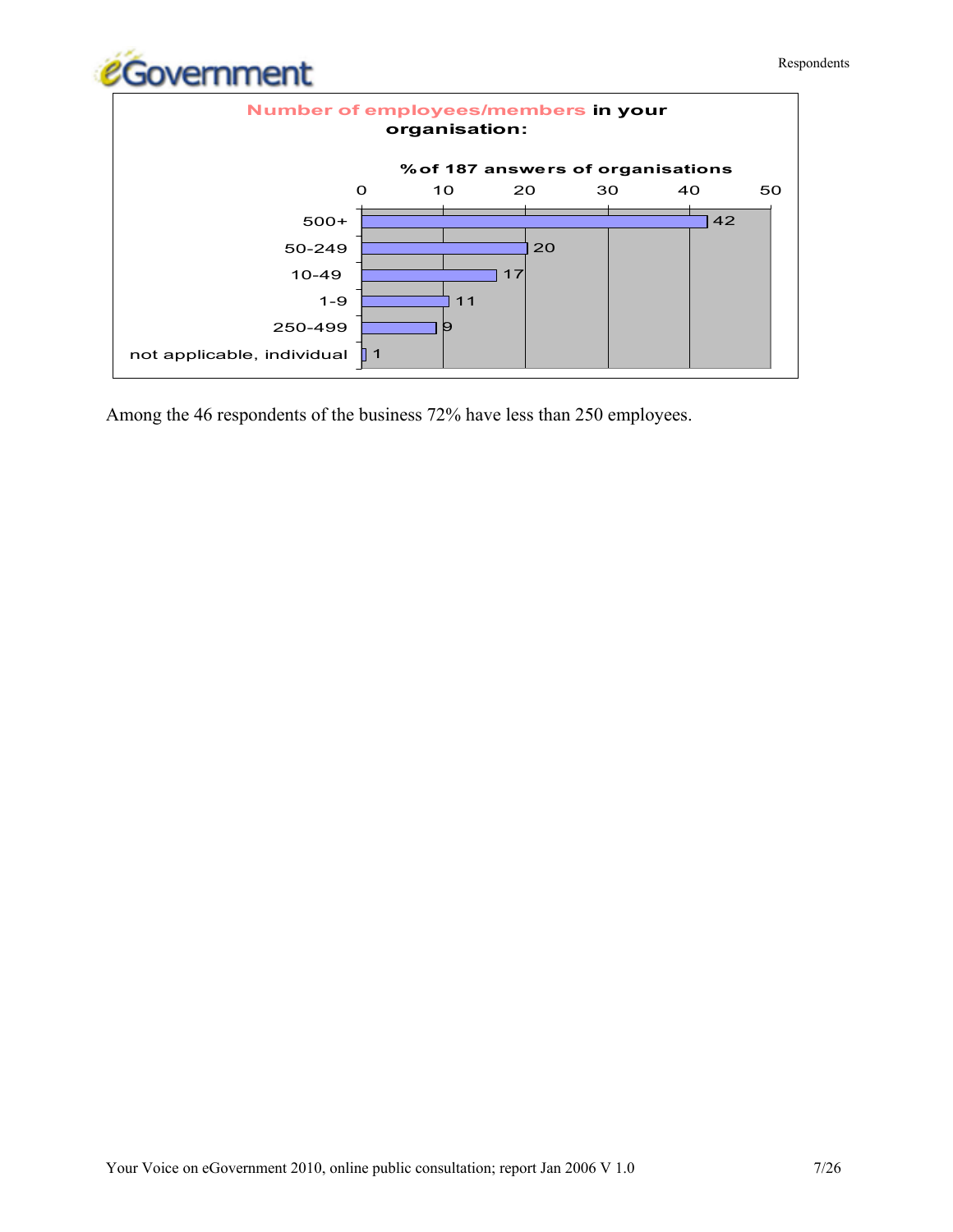



The percentage of the contributions of different countries is shown above. Other includes e.g. United States, Argentina, Israel.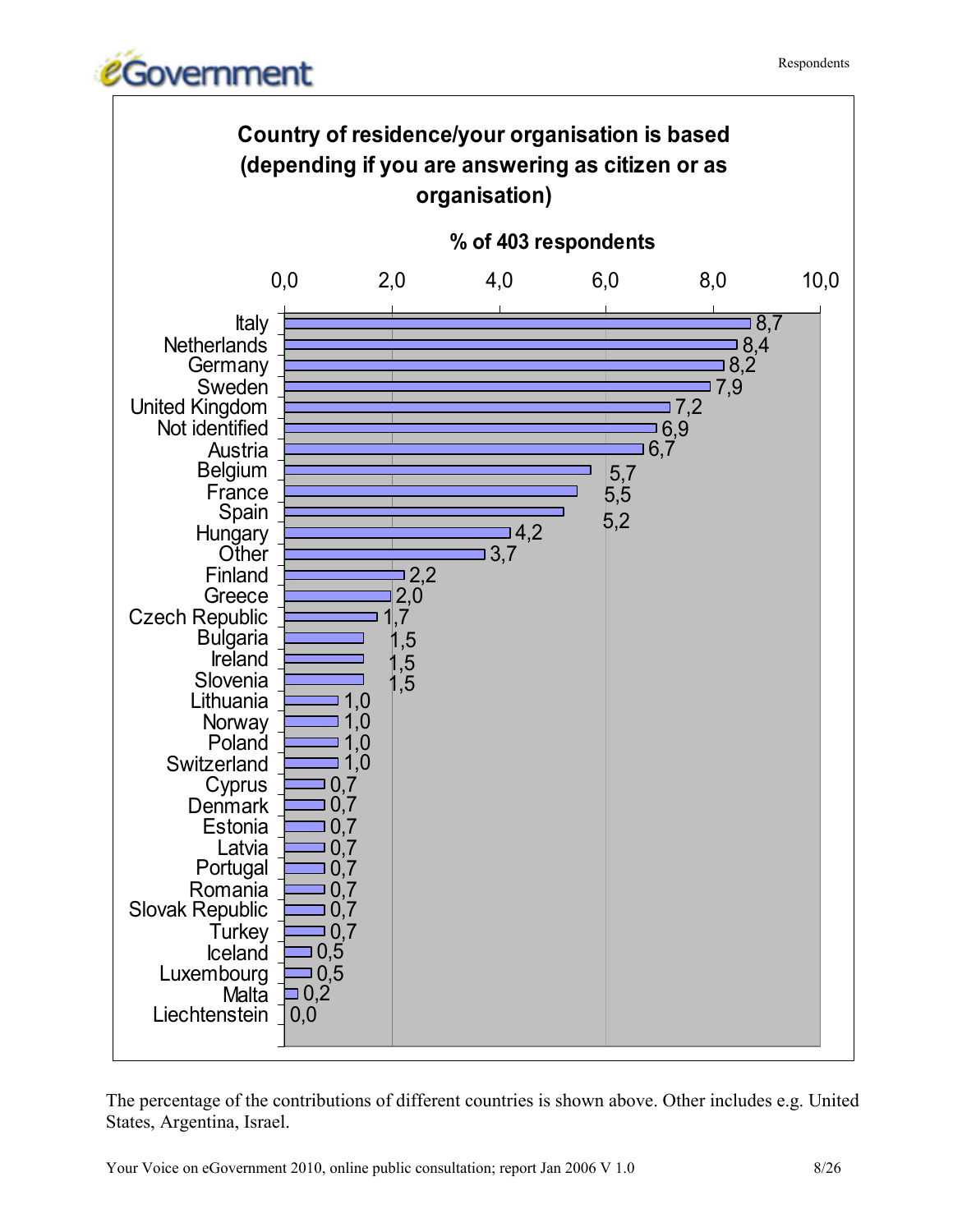

## **5. Strategic Approach**

The respondents of the strategic approach section agreed in an overwhelming amount (about 92%) on a focussed approach to eGovernment, rather than a broad approach. The focus being on a small number of specific priorities, targets and actions that have a high impact.

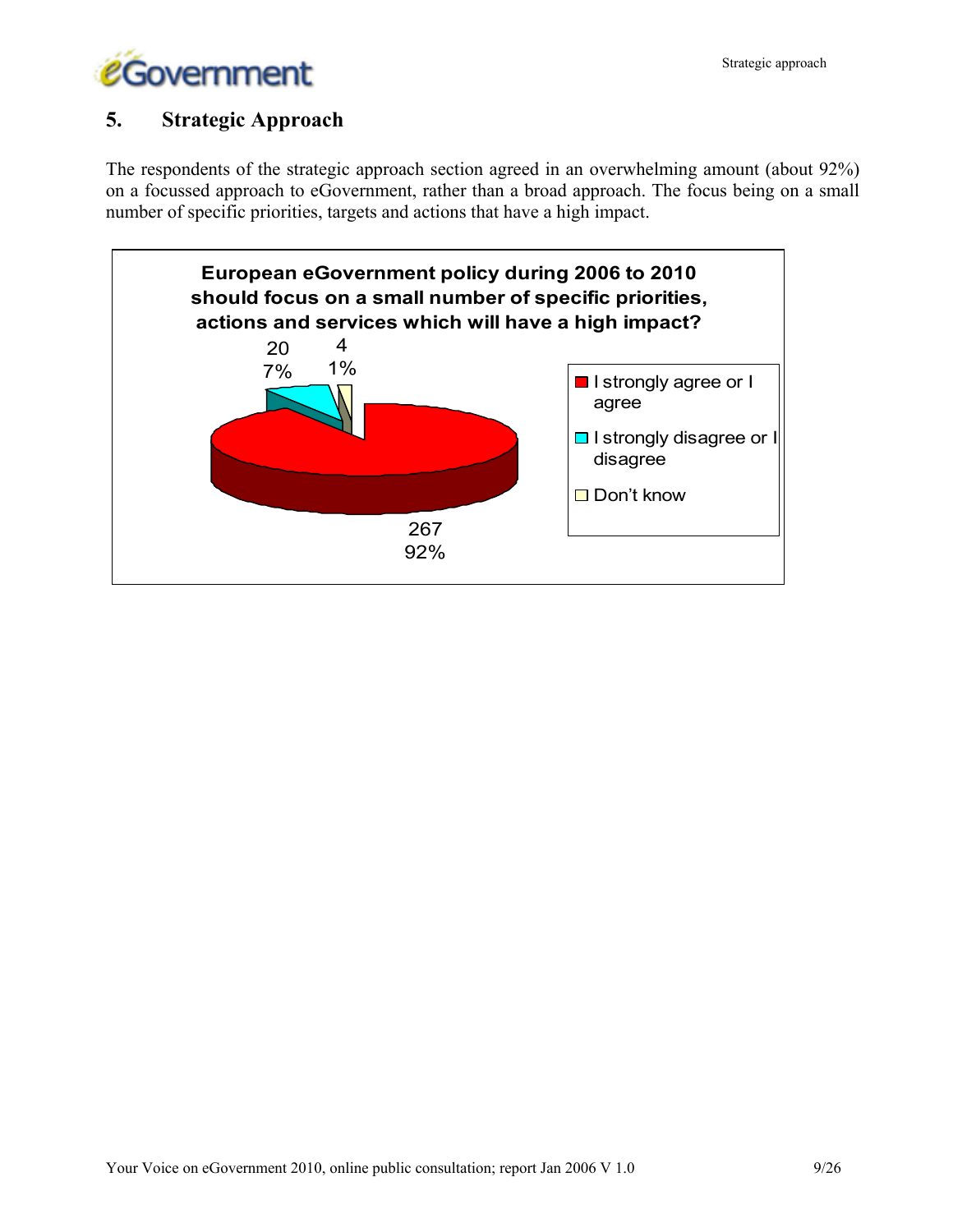

#### **6. Efficient and effective Government**

Regarding the objectives for a more Efficient and effective eGovernment by 2010, quality of services, based on user satisfaction as well as reducing the administrative burden, are considered as the highest priorities. It is interesting, that the reduction of the internal administrative costs was seen as the least important priority.

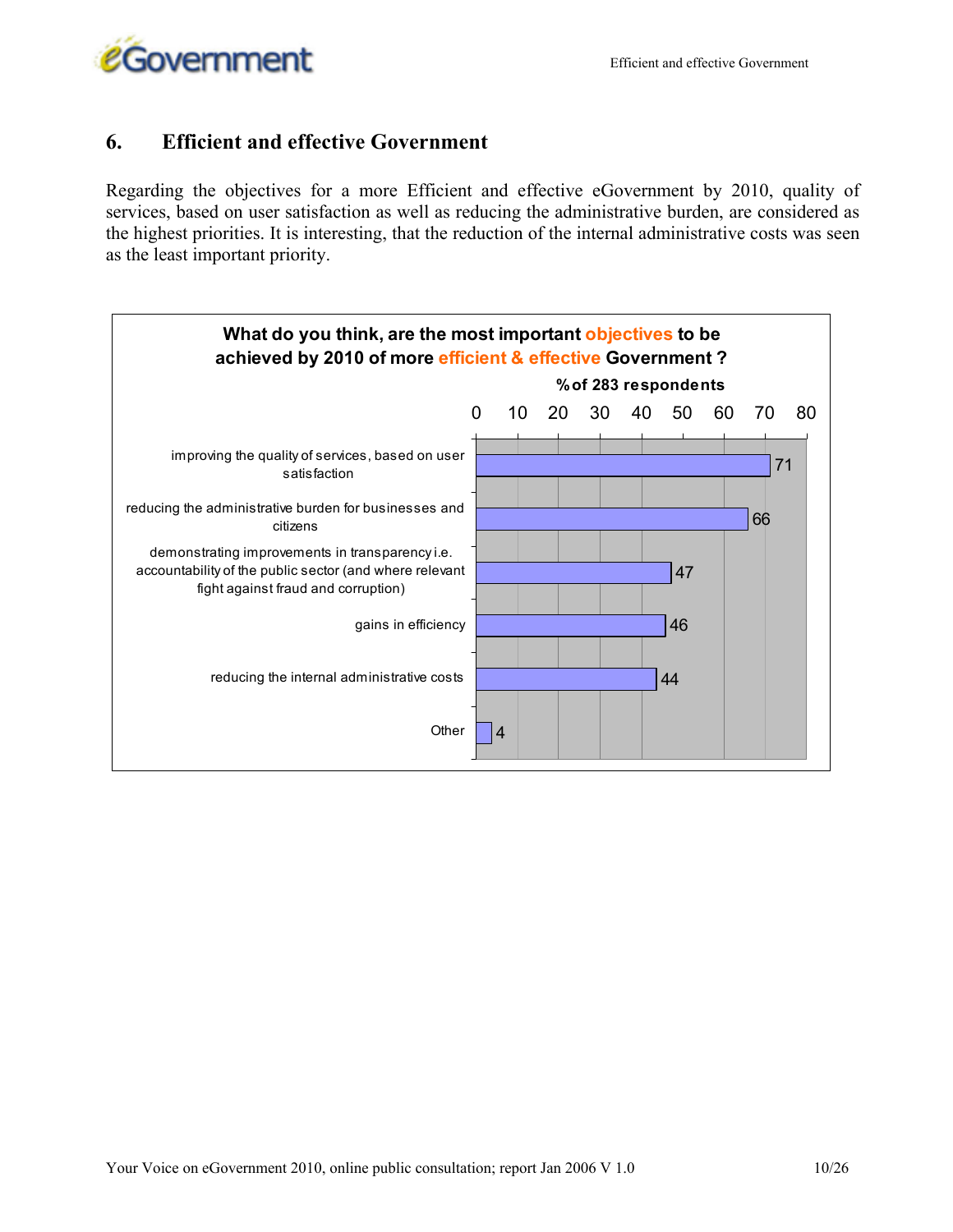

Lack of interoperability, organisational barriers and insufficient skills of the administration are considered as the most important barriers in achieving the objectives for more efficient and effective government. Nota bene: EU legislation ranks very low.

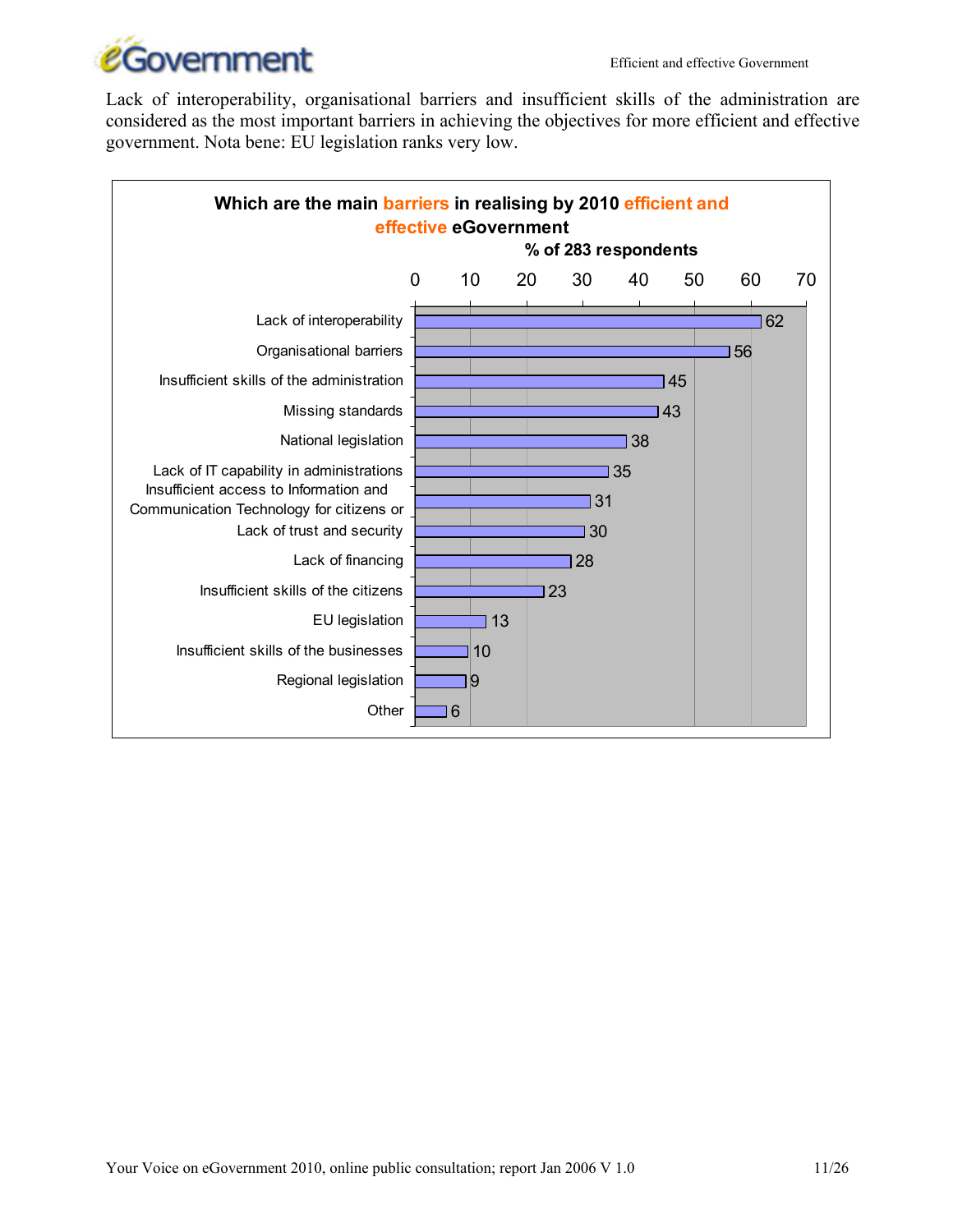

Most of the respondents had the opinion, that the actions should be undertaken at EU level and in particular good practice exchange and developing innovative solutions for efficient and effective government. Changes in EU legislation were considered to be the least important measure.

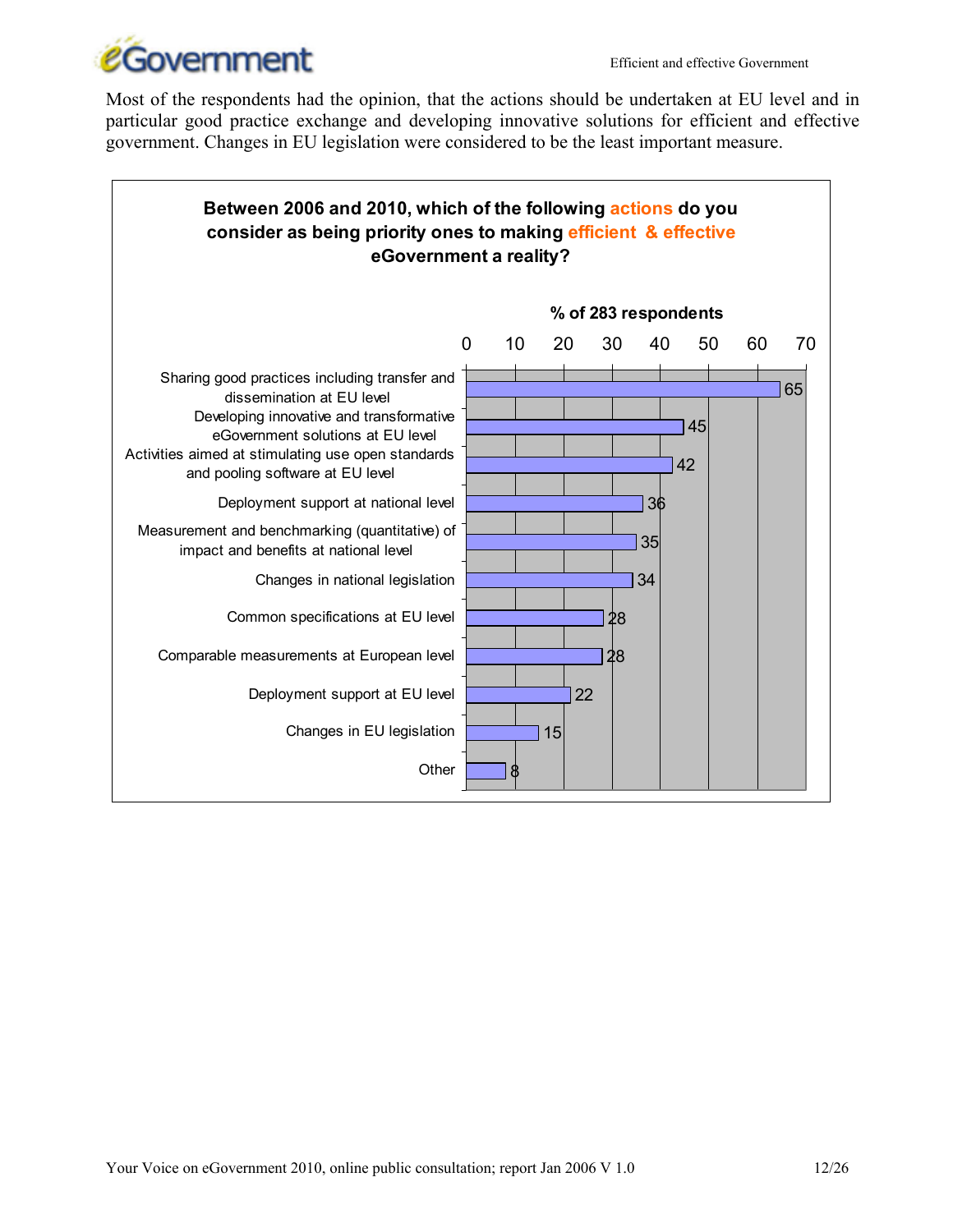

#### **7. High impact services**

High impact services and applications are those that, if taken up substantially, make a significant difference within Member States and across Europe. As an example of such a service, the economic impact of moving towards electronic public procurement is considerable, in terms of increasing efficiencies and reducing procurement costs, with estimates of savings some 5% of total procurement costs, which is about  $\epsilon$ 75 billion p.a.

Similarly, services that increase and ease the ability of citizens to study, work and retire anywhere in Europe can help build on our natural diversity and thereby considerably support economic and social growth.

207 respondents answered questions in this section.

Most of the respondents selected that the eGovernment policy should focus on citizens mobility and social security, mobility in work and public eProcurement as the main high impact services. The respondents from businesses and public authorities considered public eProcurement as highest priority after citizen mobility and social security.

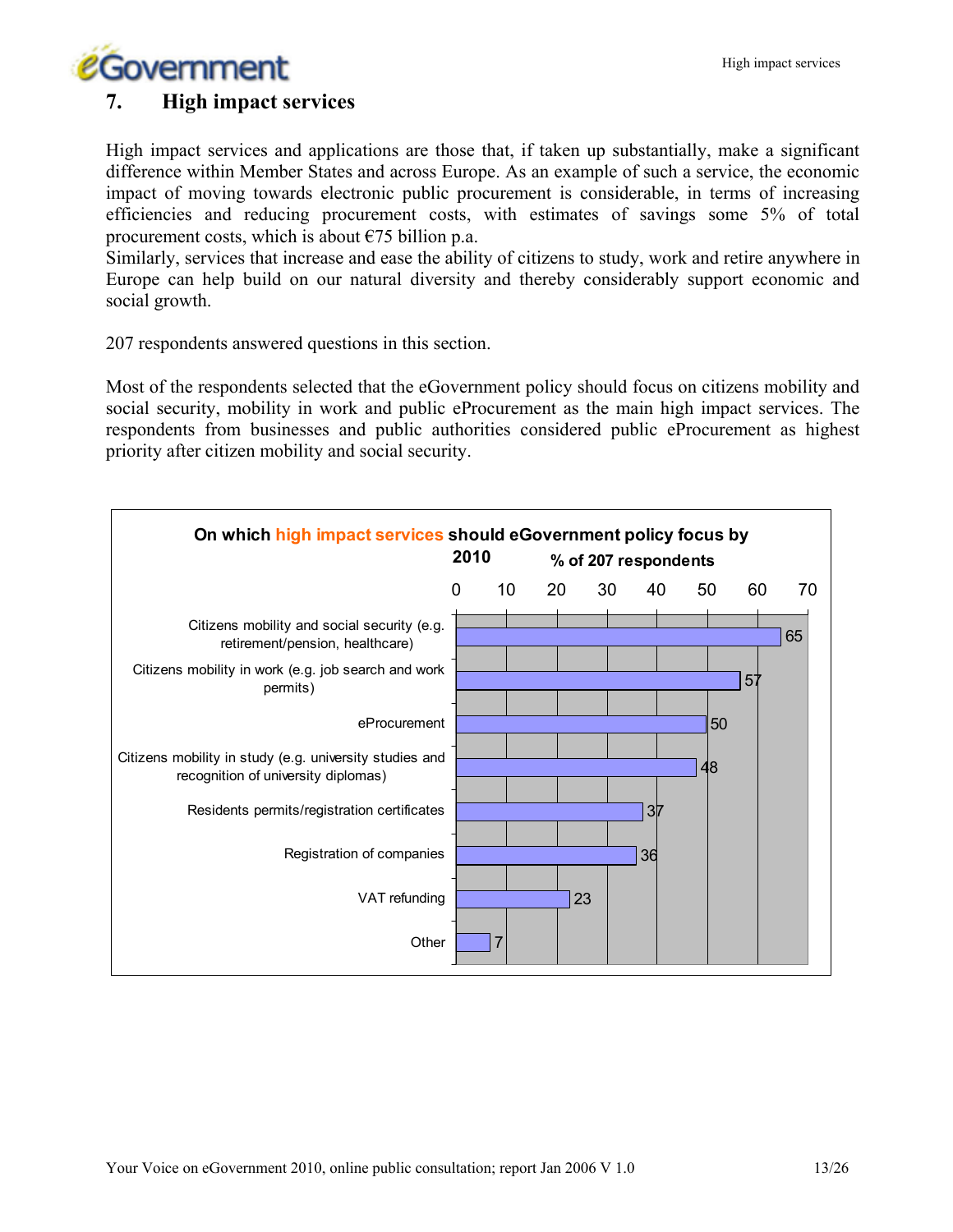

Again, organisational barriers and lack of interoperability are the barriers, mentioned by the largest number of respondents. Both national legislation and lack of skills of the administration are also relatively important barriers. And also again, it turned out, that EU legislation was among the least often mentioned barriers.

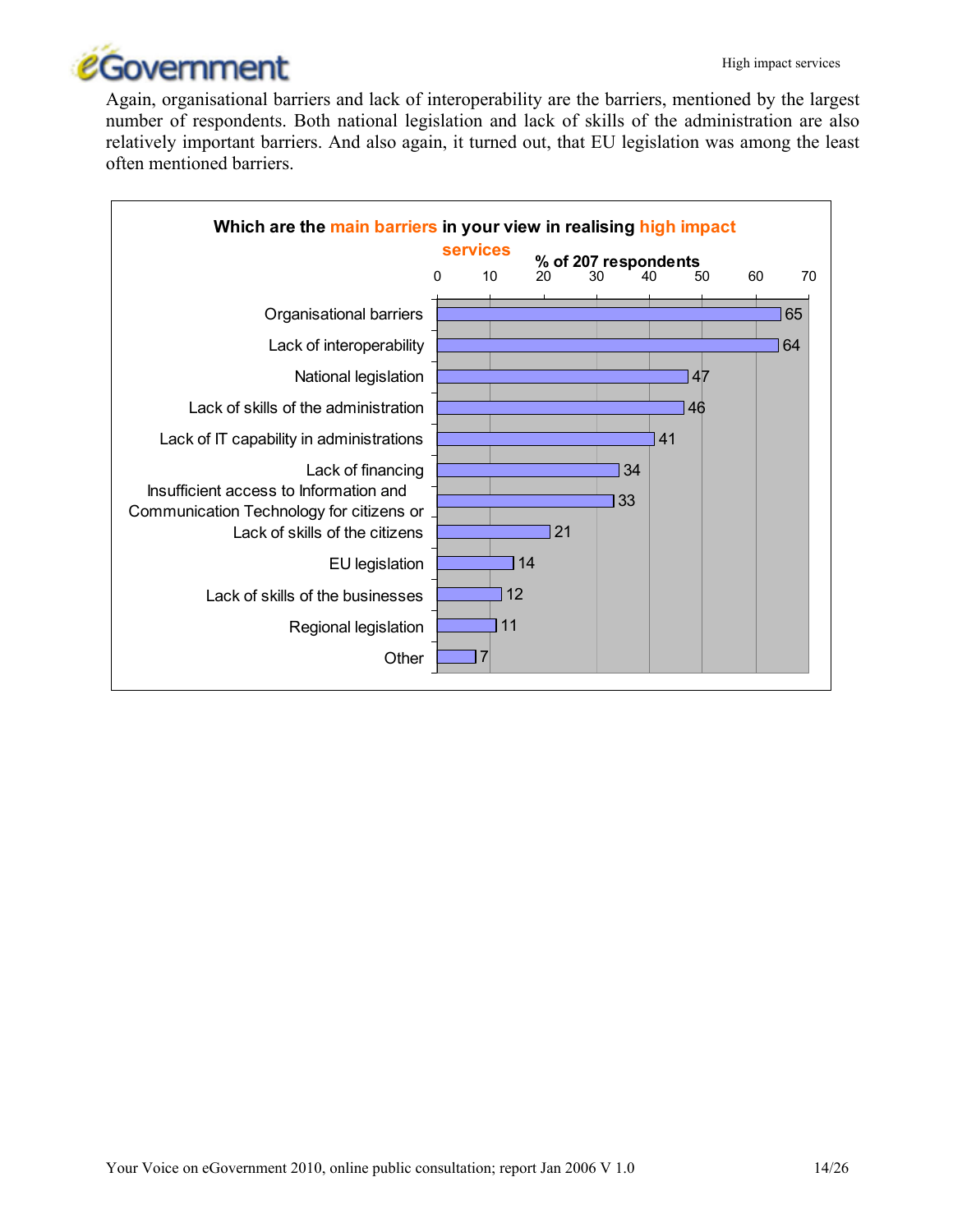

As most wanted actions for high impact services exchange of experience and projects supported by Structural Funds and the future Competitiveness and Innovation Framework Programme were mentioned.



#### **7.1 Special questions concerning eProcurement**

Most of the respondents, who have chosen public eProcurement as high impact service, consider 50- 99% as the right target for electronic procurement take-up by 2010.

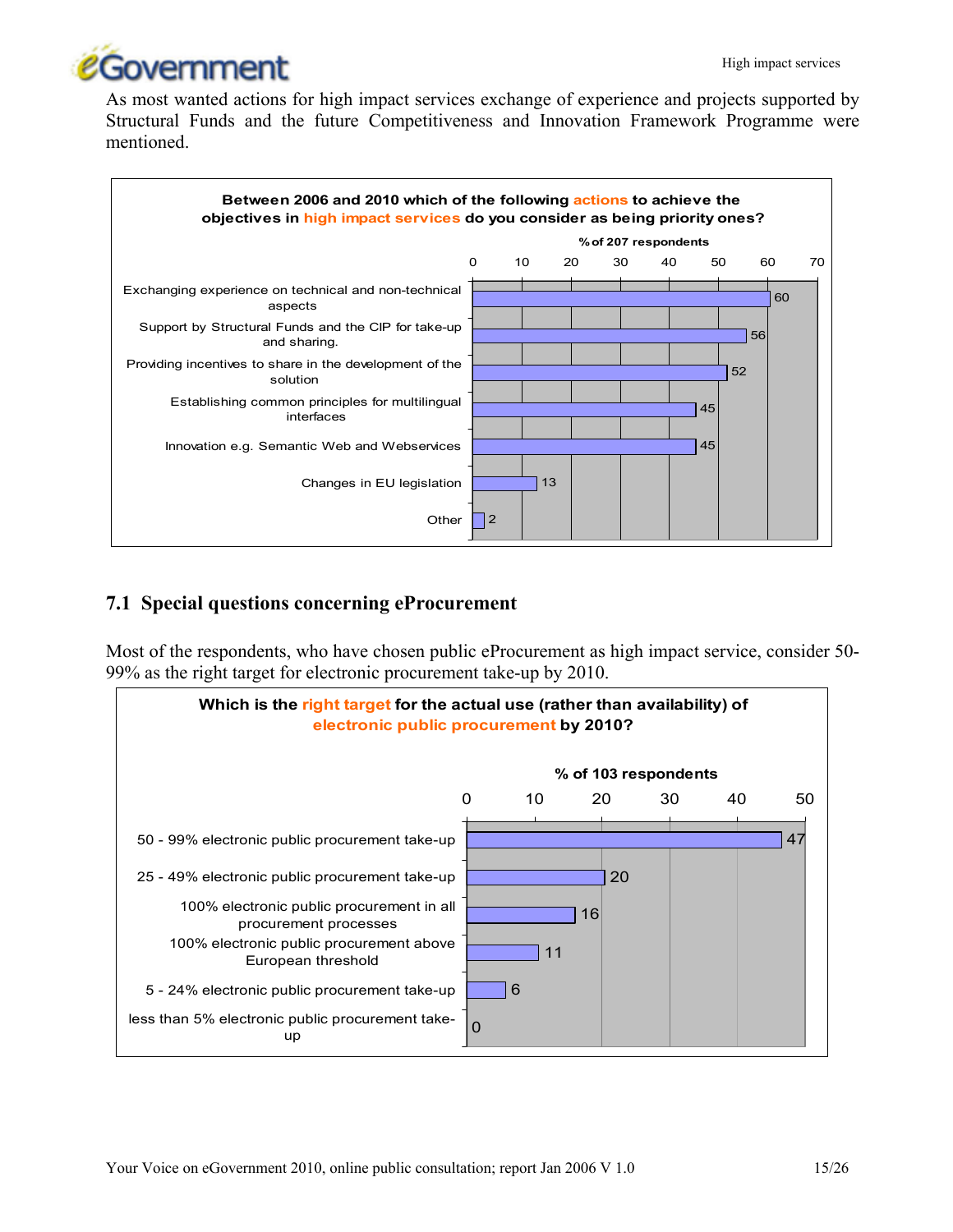

Most respondents considered harmonisation of electronic signatures as the priority action for public eProcurement. Remarkably, the second largest amount of answers regarding necessary actions concerns changes in national legislations.

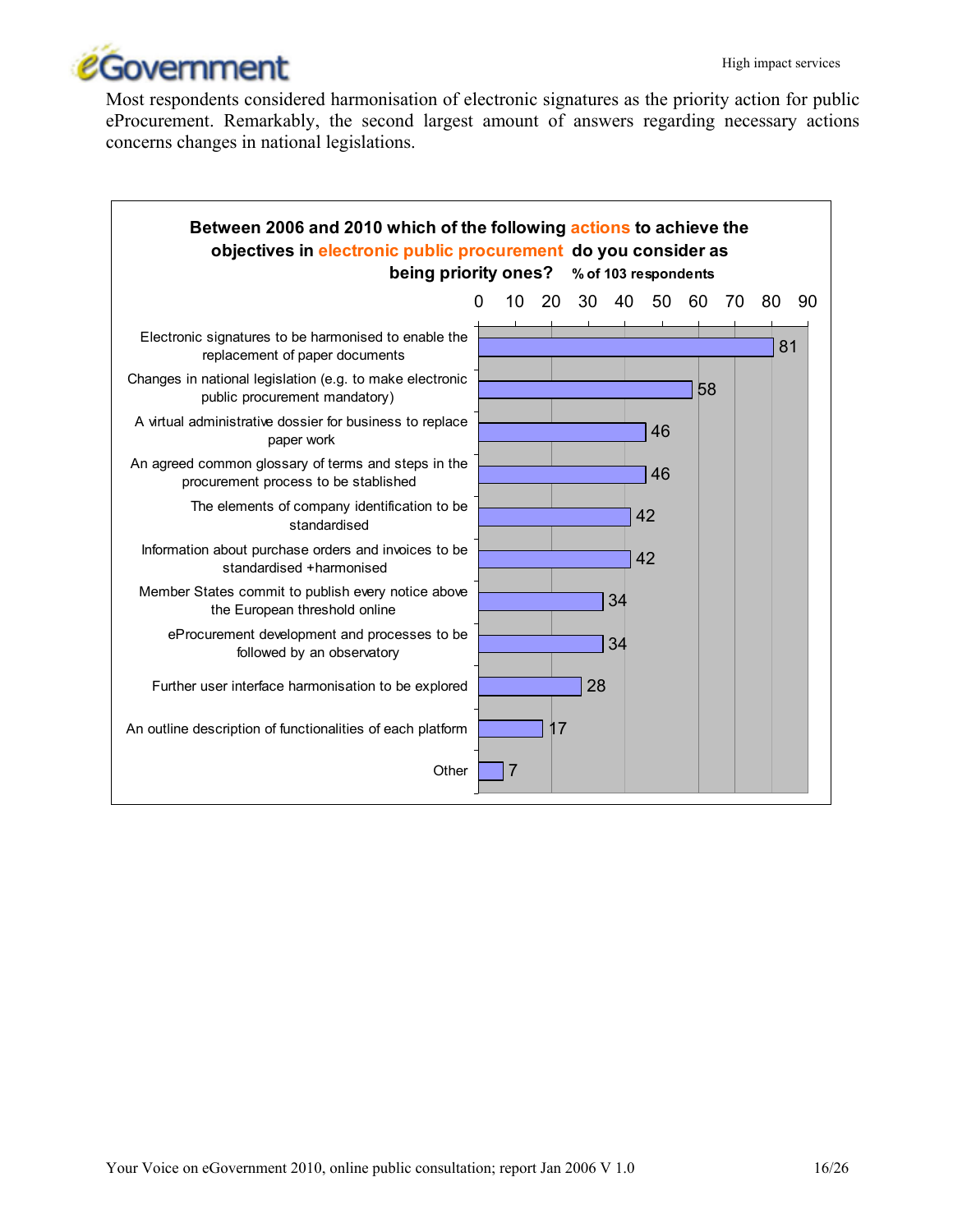

## **8. Key enablers and critical success factors**

eGovernment can only achieve wide impact if key enablers are in place. The same happens in other sectors of the economy where infrastructure and sustained cooperation and skills are essential for the development of countries and economies, such as road and rail networks, passports etc

The most frequently mentioned key enablers were electronic identification and authentication good practice and solutions sharing and organisational change.



#### **8.1 Special questions on electronic identification and authentication**

As regards electronic identification and authentication, rather than preferring a single European scheme, most of the respondents think, that the use of the national electronic identification schemes should be enabled in transactions with other Member States.

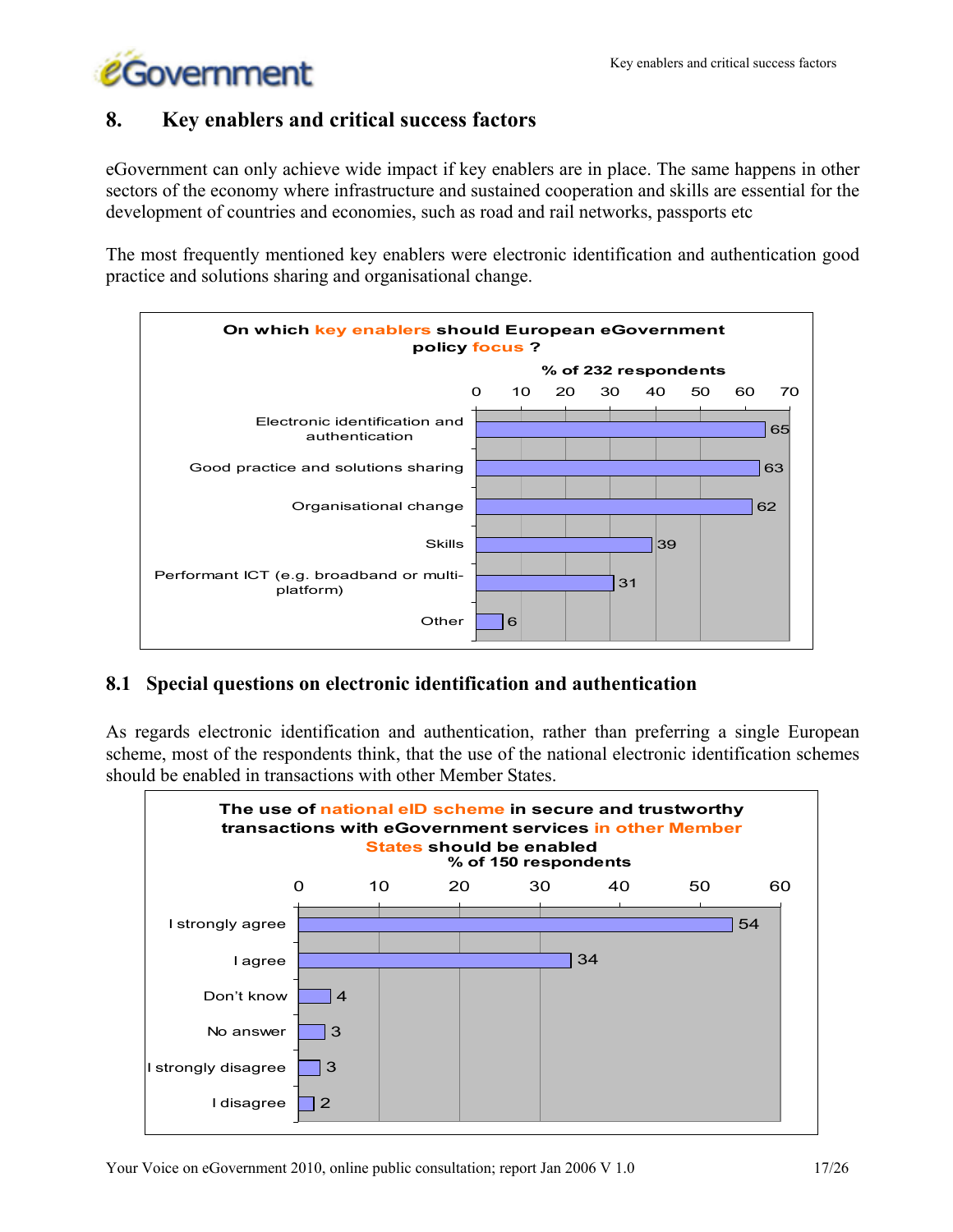![](_page_17_Picture_1.jpeg)

Consequently, the action which is considered by most of the respondents is that the mutual recognition of electronic identities should be provided by Member States.

![](_page_17_Figure_3.jpeg)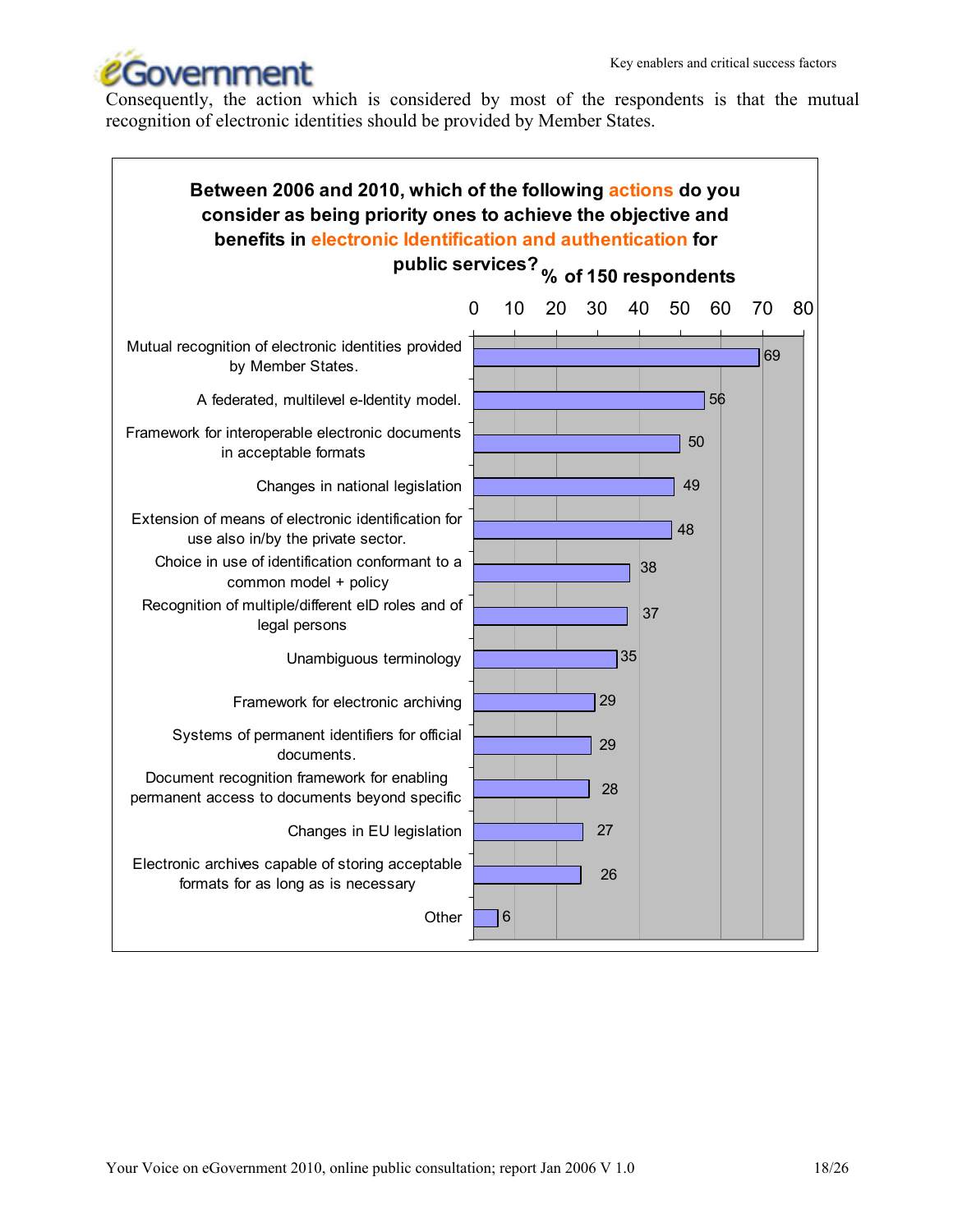![](_page_18_Picture_1.jpeg)

Lacking interoperability was considered as the main barrier in the area of electronic identification and authentication. The second most important barrier was (still) national legislation. It is noteworthy that highly rated barriers are lack of awareness of benefits and lack of trust and security (whether perceived or real).

![](_page_18_Figure_3.jpeg)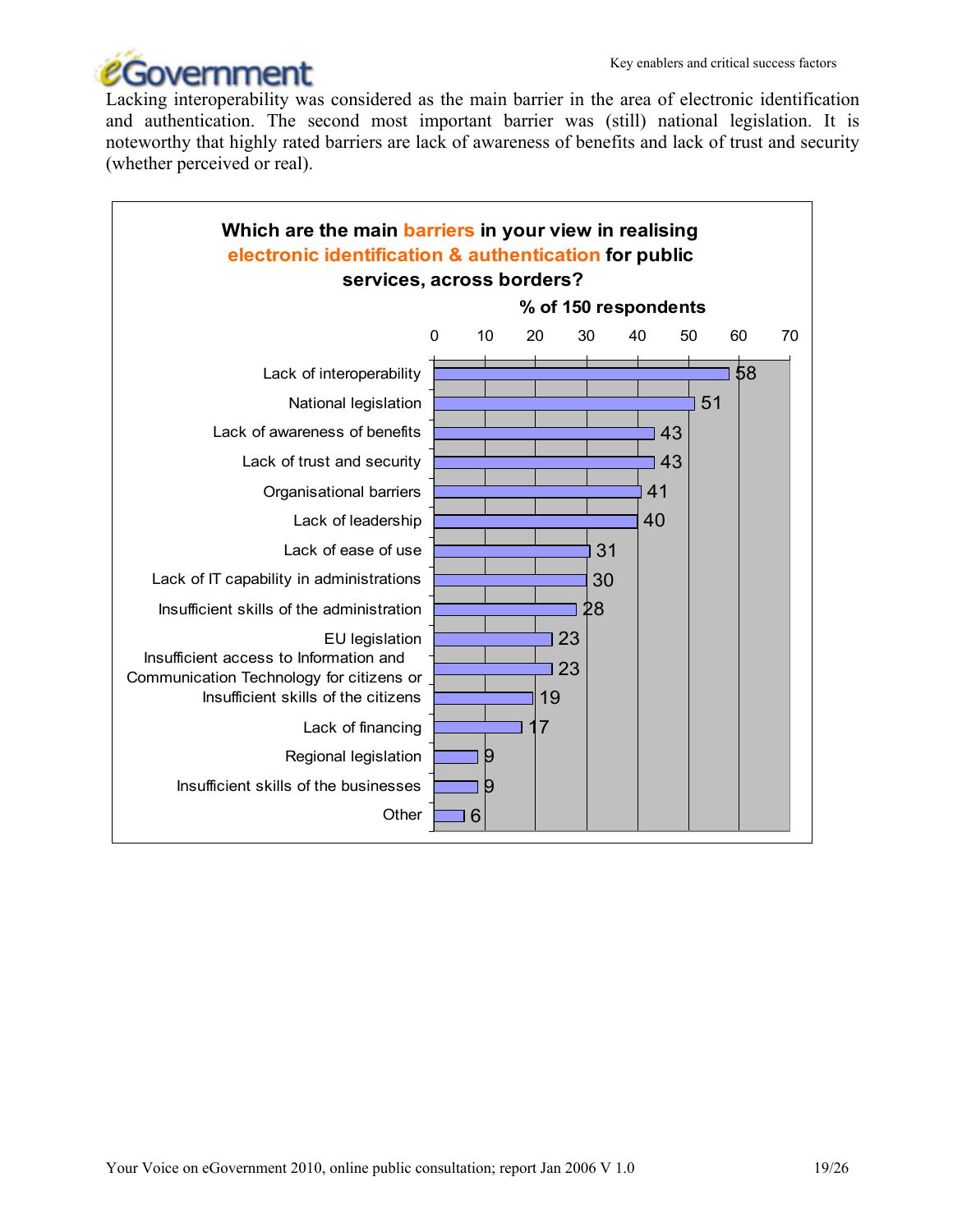![](_page_19_Picture_0.jpeg)

#### **9. Inclusive eGovernment**

There are two quite different dimensions to realising inclusion with eGovernment:

1. Digital inclusion in public services: ensuring that online public services are accessible and usable by all, avoiding digital exclusion through eGovernment;

2. Improving inclusion with the help of ICT in public services: pro-active improvement of inclusion through eGovernment.

The first focuses on the technical accessibility through well designed services using appropriate channels and satisfying critical accessibility standards, as well as education and promotion about the services. The second is more fundamental and potentially transformative for administrations, namely, using eGovernment to shape policies and services to reach out to people and organisations. Both dimensions contribute to the wider societal and economic inclusion agenda and help ensure that no citizen or business is left behind.

Active promotion and more accessible solutions is the most important focus in the opinion of the respondents, closely followed by inclusive policy design.

![](_page_19_Figure_8.jpeg)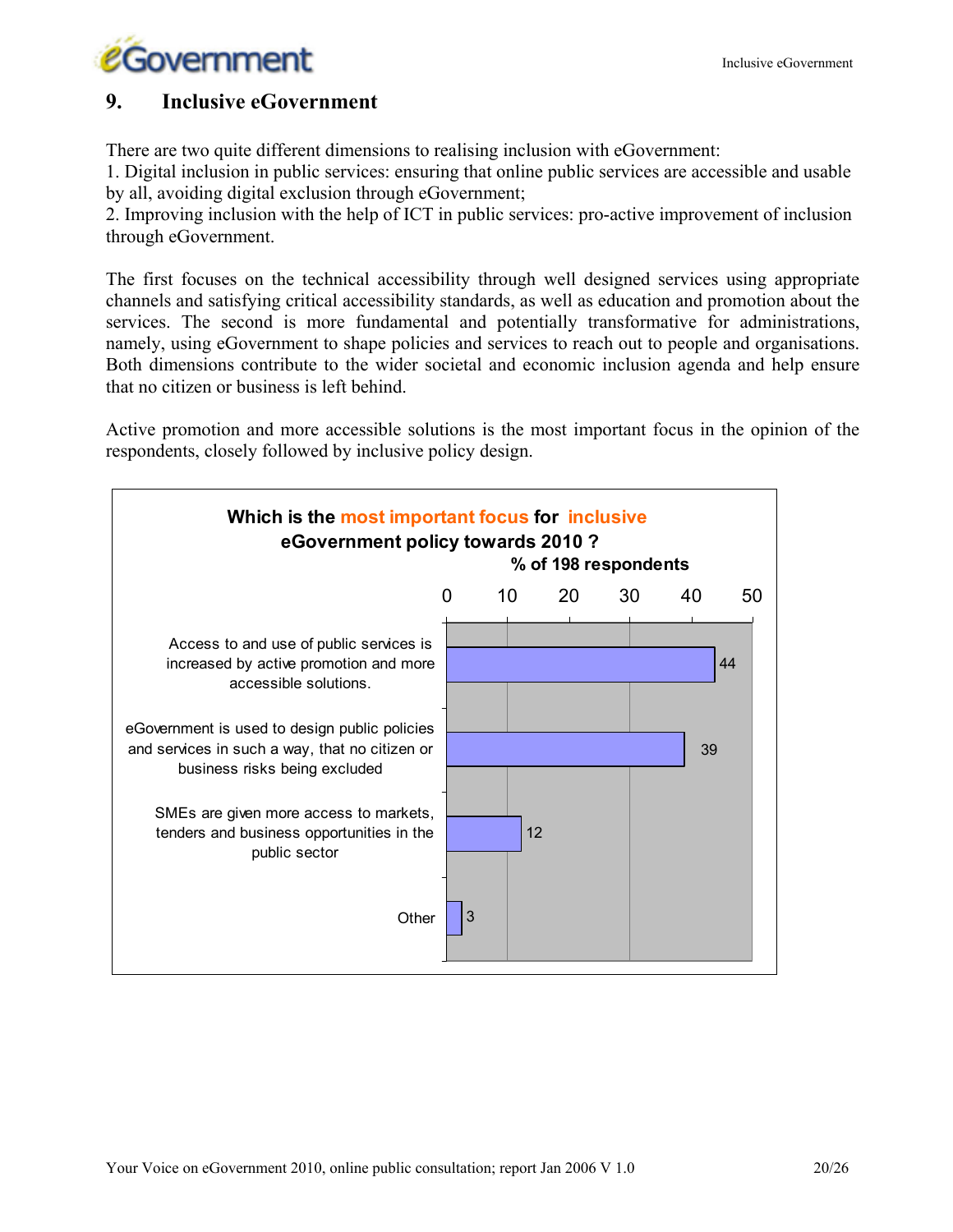![](_page_20_Picture_1.jpeg)

Also in this area there is nearly the same set of barriers mentioned as for other areas: lack of interoperability followed by organisational barriers. Interestingly, lack of ease of use and insufficient skills in the administration are also often mentioned.

![](_page_20_Figure_3.jpeg)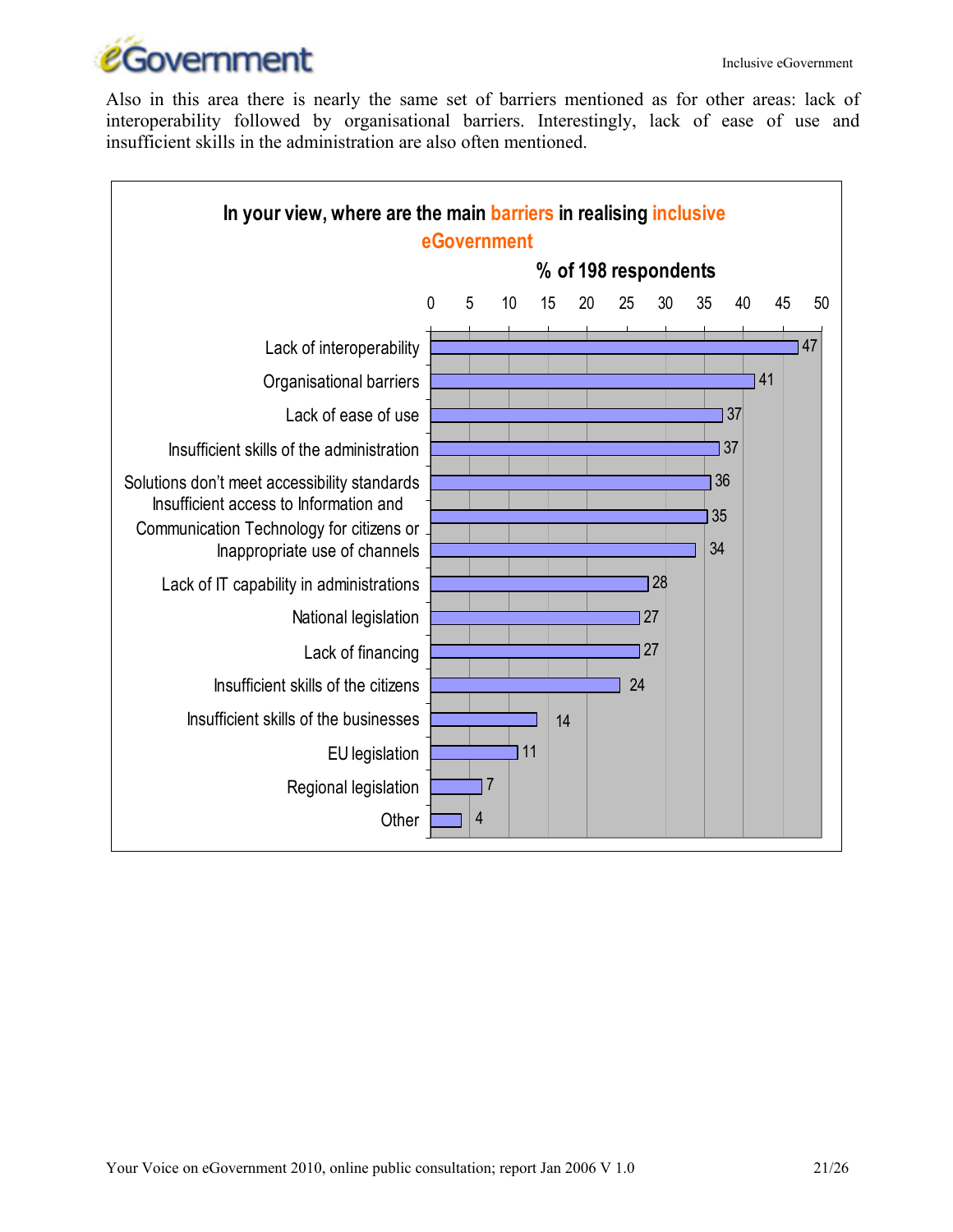![](_page_21_Picture_0.jpeg)

A proactive approach to be used by public administrations is mostly seen as important action, followed by the exchange of good practices and training for administrations.

![](_page_21_Figure_3.jpeg)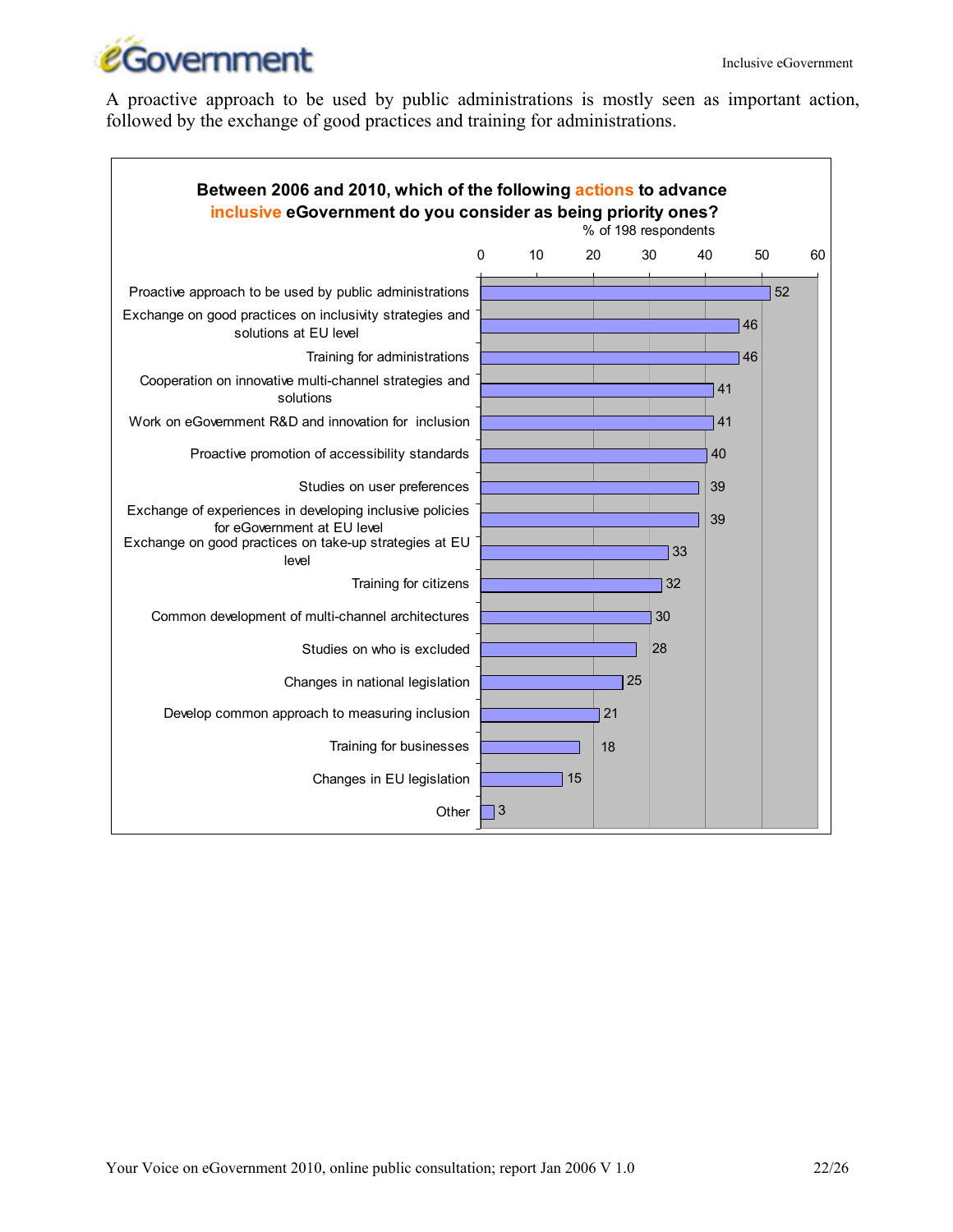![](_page_22_Picture_1.jpeg)

#### **10. Citizen involvement, participation, democracy**

eGovernment in Europe gives the unique possibility to make it possible for a population of some 450 million citizens to be involved in the democratic processes. This not just via e-voting, but also and at least as important, by the daily possibility to monitor and contribute to policy and decision making at all levels (local, national, European) i.e. eParticipation.

Respondents are optimistic about eDemocracy: 64% of the respondents expect, that the democratic deficit can be closed by eParticipation and eVoting.

![](_page_22_Figure_5.jpeg)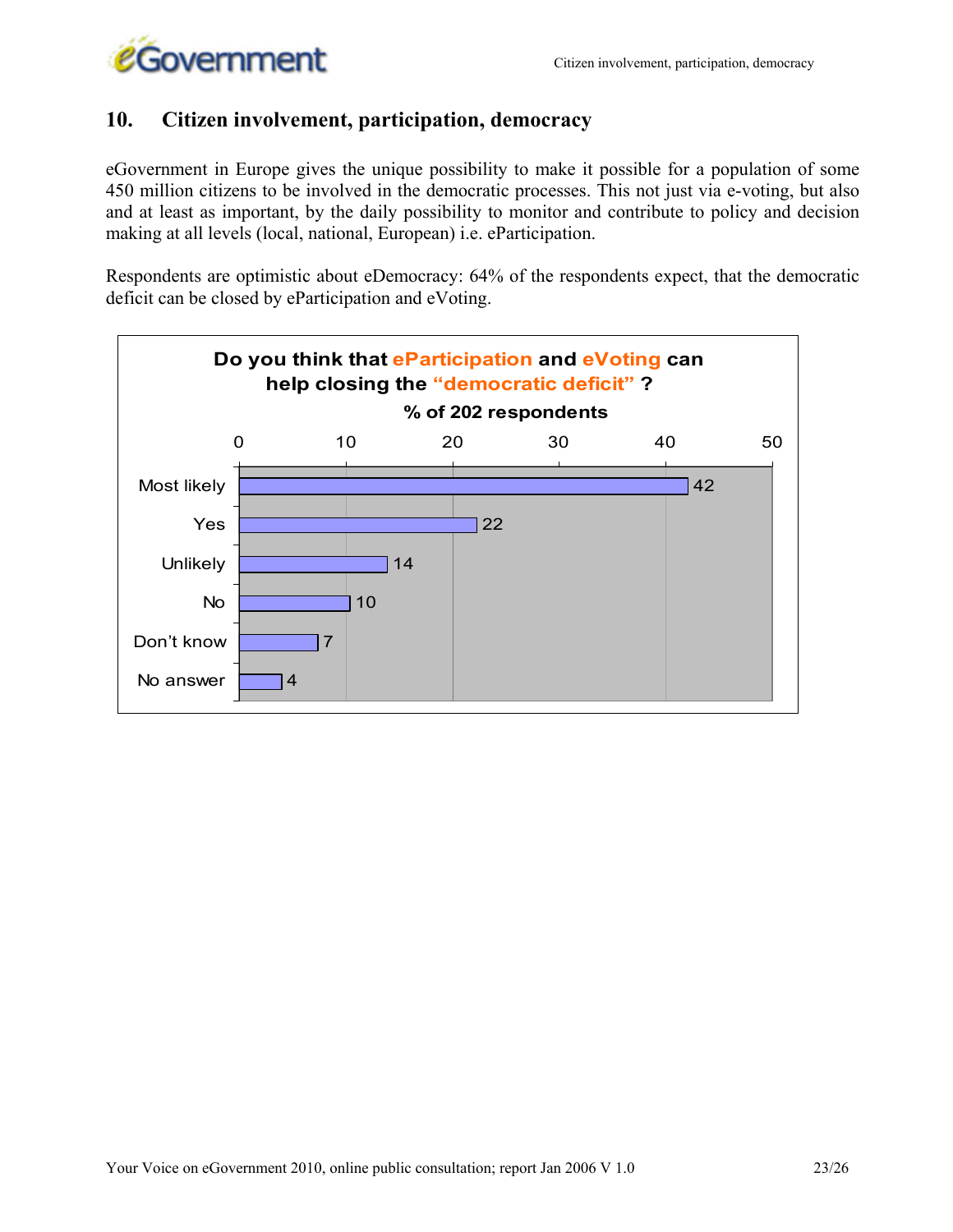![](_page_23_Picture_0.jpeg)

The most frequently mentioned barriers to eParticipation (distinct from eVoting) were lack of trust and security, followed by insufficient access and lack of leadership. Again, legislation at EU level is among the least frequently mentioned barriers.

![](_page_23_Figure_3.jpeg)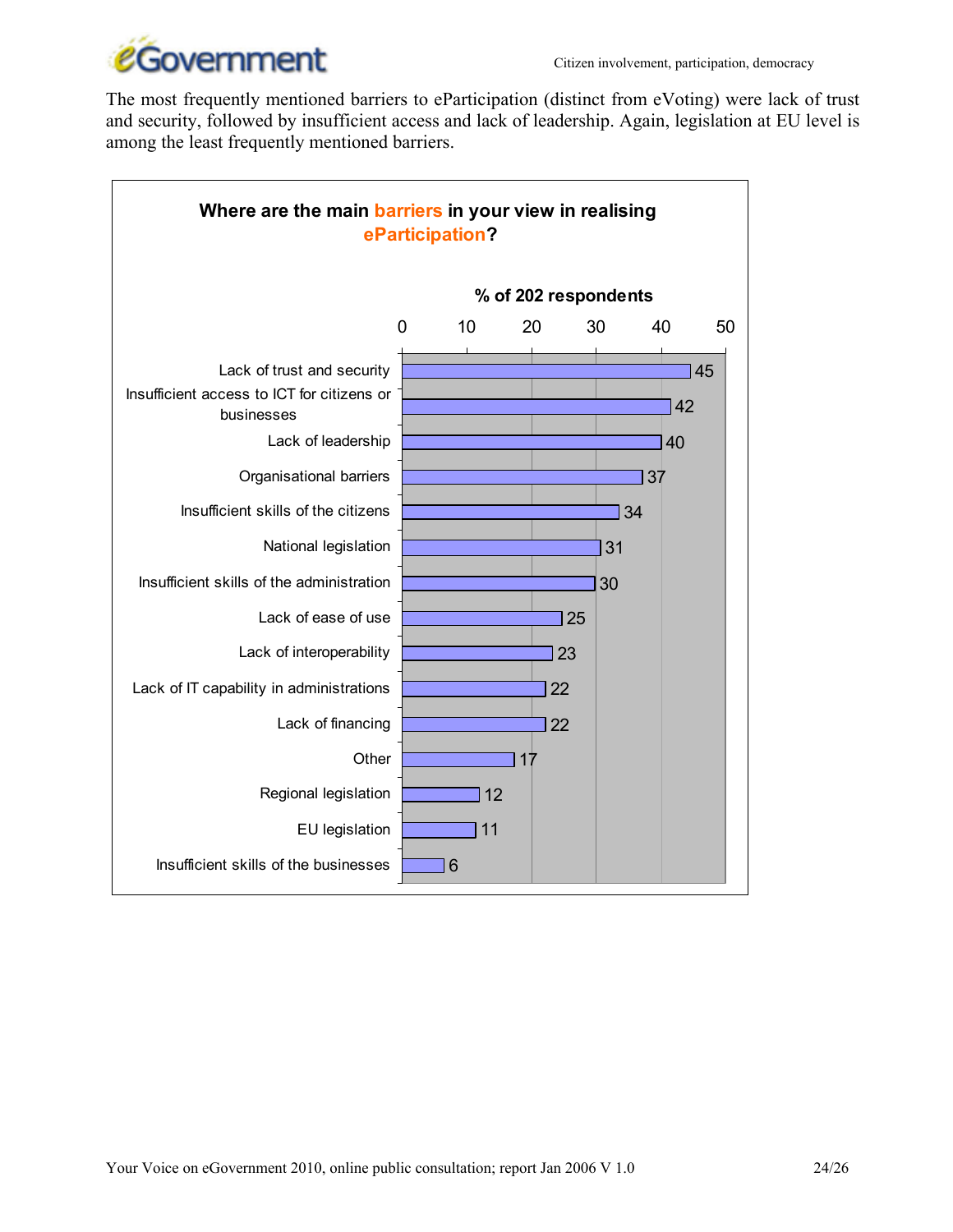![](_page_24_Picture_0.jpeg)

Remarkably, after multi-channel solutions and exchange of experiences, awareness creation is mentioned by 57% of the respondents.

![](_page_24_Figure_3.jpeg)